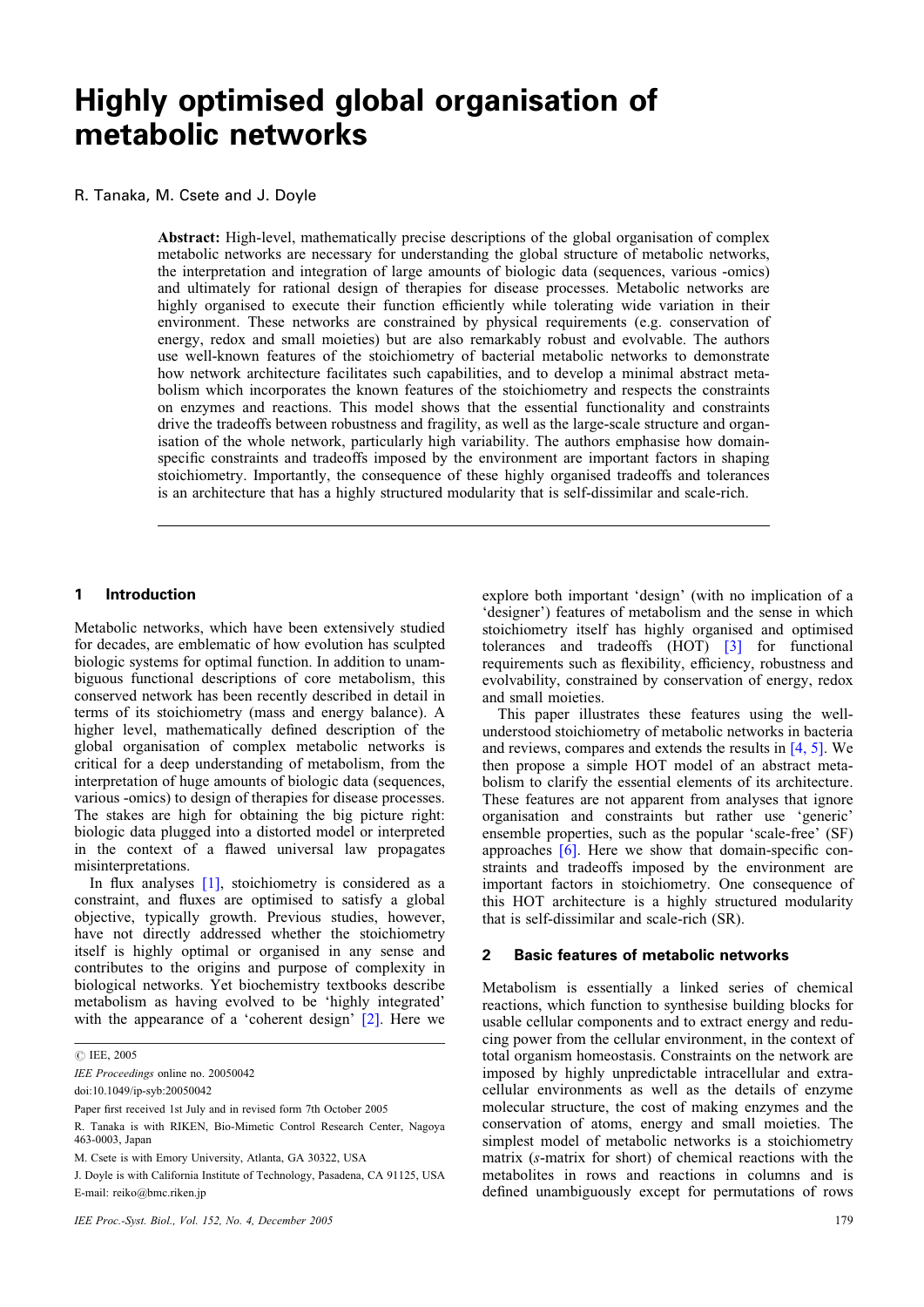<span id="page-1-0"></span>and columns. The simplest dynamic model of metabolism using an s-matrix S is given by  $dx/dt = Sv(x)$ , where x is the concentrations of all the metabolites and  $v(x)$  is the fluxes of all the reactions. We are temporarily deferring detailed consideration of  $v(x)$  and focussing on just the properties of S, although questions such as how the fluxes are distributed in the metabolic network and how these flux balances are regulated are of interest for deep understanding of metabolism. In this regard, flux balance analysis [\[1\]](#page-5-0) has been successful in showing the flux balances that optimise growth rate at steady state given a fixed stoichiometry. We are, however, interested in how the structure and organisation of  $S$  facilitates control which is implemented via  $v$  and in what sense the stoichiometry itself is optimal.

The appropriate arrangement of columns and rows based on biochemically meaningful categorisation clarifies the global structure of the s-matrix. Fig. 1 shows an s-matrix for Helicobacter pylori metabolism with the 'vertical' decomposition of reactions (columns) into standard functional modules, such as catabolism and biosynthesis, which are further split into amino acid, nucleotide, fatty acid/lipid/cell or cofactor biosynthesis, and the 'horizontal' decomposition of metabolites (rows) into carrier and non-carrier metabolites, which are further categorised into precursor and other (than precursor and carrier) metabolites (data from http://gcrg.ucsd.edu/ downloads). Catabolism transforms fuels into cellular energy and biosynthesis uses the energy for synthesis of amino acids, nucleotides, fatty acids/lipids/cell structures and cofactors. Carrier metabolites correspond to conserved quantities that are activated in catabolism and transfer energy by phosphate groups (ATP/ADP/AMP), hydrogen/ electrons (NADH/NAD), amino groups (AKG/GLU), acetyl groups (ACCOA/COA) and one carbon units (THF/ METHF) throughout all modules. As a result, carriers appear in many reactions. The standard 12 precursor metabolites (glucose 6-phosphate, fructose 6-phosphate, glyceraldehyde 3-phosphate, glycerone phosphate, 3-phosphoglycerate, phosphoenolpyruvate, pyruvate, ribose 5-phosphate, erythrose 4-phosphate,  $\alpha$ -ketoglutarate, oxaloacetate, and succinyl-CoA) are outputs of catabolism and are the starting points for biosynthesis.

By convention, carrier metabolites are in the bottom rows and enzyme intermediates are eliminated in the s-matrix. Categorisation of metabolites and reactions as in Fig. 1 clearly demonstrates the ubiquity of carriers and precursor



Fig. 1 S-matrix for H. Pylori metabolism with modular decompositions

metabolites. The localised use of other metabolites in each reaction module consisting of long chains of reactions is shown by sparse diagonal elements in Fig. 1. This combination of extensive appearance of carriers and precursor metabolites in all reaction modules forming a 'knot', and the organisation of the remaining metabolites and reactions into long chains either feeding into or emanating from the knot, illustrates the 'bowtie' structure of metabolism [\(Fig. 3\)](#page-2-0). Although s-matrices completely describe stoichiometry and this highly organised structure in principle, some features are still difficult to visualise. Graphs are popular and convenient ways to help visualise biological networks, but have also been a source of confusion when used improperly. Properly used, however, they can help visualise in more detail the implications of this bowtie architecture.

The information conveyed in the s-matrix can be faithfully represented and visualised in a colour-coded bipartite graph', called an s-graph [\[5\],](#page-5-0) which is a minor variant of diagrams standard in biochemistry textbooks. Fig. 2 shows the s-graph for part of H. pylori metabolism, that is, part of glycolysis and the amino acid biosynthesis module of the *s*-matrix in Fig. 1. Both reactions and metabolites are represented as distinct nodes, and membership relationships of metabolites to reactions are represented by links. The metabolite nodes are further differentiated into those for carrier (blue) and non-carrier metabolites. Some carrier metabolites are always involved in reactions as a pair (ATP/ADP, NAD/NADH, etc.) and thus can be combined to simplify the s-graph. An s-graph thus consists of reaction nodes (black diamonds), carrier metabolite nodes (light blue squares) and non-carrier metabolite nodes (non-blue squares). Red and blue edges correspond to positive and negative elements in the s-matrix, respectively, for irreversible reactions, and pink and green ones correspond to positive and negative elements, respectively, for reversible reactions. With the colour-coding of links indicating the reversibility of reactions and the sign of elements in the s-matrix, all the biochemical information contained in the s-matrix is accurately reflected in the s-graph. Fig. 2 illustrates that long biosynthetic pathways build complex building blocks (in yellow on the right) from precursors (in orange on the left) in a series of simple reactions (in the middle), using shared common carriers (at the bottom). Each biosynthetic module has a qualitatively similar structure.



Fig. 2 An s-graph for part of glycolysis and the amino acid biosynthesis module for H.Pylori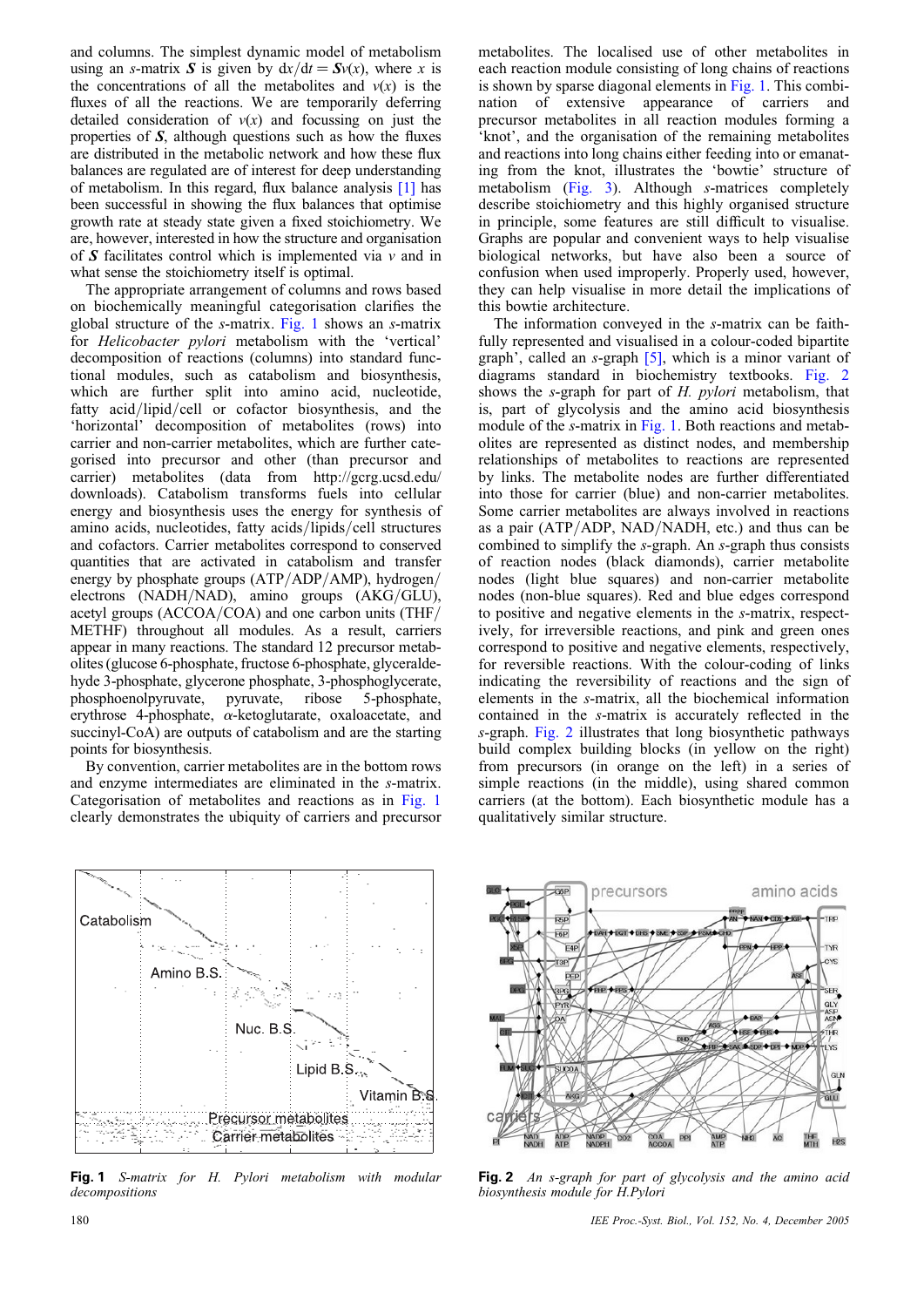<span id="page-2-0"></span>Combination of [Figs. 1](#page-1-0) and [2](#page-1-0) is a good illustration of the 'bowtie' structure of metabolism [\[4\]](#page-5-0), where a large 'fan-in' of nutrient inputs is catabolised to produce a small handful of activated carriers and precursor metabolites, which then 'fan-out' to the biosynthesis of a large number of primary building blocks (Fig. 3) through long chains of reactions. The bowtie structure of metabolism was independently derived from computational analyses [\[7\]](#page-5-0). The biologically natural modular decomposition of components is organised by the global structure into a 'knot' (of carriers and precursors) and non-'knot' parts of the 'bowtie'. The metabolism bowtie architecture and associated protocols allow highly optimised tradeoffs among multiple requirements. These include reaction complexity (number of metabolites in reaction), genome size and efficiency (energy required for each reaction). Of particular importance is the adaptability that is facilitated through tolerance of various perturbations, and flexibility and evolvability on longer time scales. This all occurs in the face of a large number of domain-specific constraints on conserved quantities [\[4\]](#page-5-0). In contrast, if every nutrient-product combination had independent pathways without shared precursors and carriers, the total genome would be vastly larger and/or enzymes would be vastly more complex. In either case, adaptation to fluctuating environments on any time scale would be difficult. Only an organisation like the bowtie facilitates the kind of extreme heterogeneity that allows for robust regulation, manageable genome sizes and biochemically plausible enzymes. Though not modelled explicitly in stoichiometry, this architecture facilitates the use of nested feedback interactions (protocols) to tightly regulate flux through the system, and these protocols are the source of both robustness and complexity of the network.

Although metabolism tolerates large fluctuations in nutrients and products, relatively small fluctuations in ATP are lethal. But the very architecture that creates this fragility also helps alleviate it, since ATP concentrations are tightly regulated and not easily changed. Another major source of fragility is that universal 'knot' responsible for robustness is essential, such that if it is hijacked or disrupted, then the entire network fails. Together, the efficiency and adaptability of metabolism along with its fragilities and power law degree distributions shown in the next section illustrate highly/heterogeneous opti-mised/organised tradeoffs/tolerance (HOT) [\[3\]](#page-5-0) features. Quantitative evaluation of this HOT 'bowtie' architecture by biochemically realistic modular decomposition of metabolites and reactions reveals an SR topology of the network [\[5\]](#page-5-0).

## 3 SR topology

The topology of a network is a reflection of its architecture, which we define as a collection of protocols and their organisation. When topology is viewed in isolation, however, it can create misleading views of the system architecture. An example arises when considering certain network representations of stoichiometry where the distribution of metabolite 'node' degrees (number of reactions in which a metabolite is involved) satisfies a power law, and then this is taken as evidence that 'SF' networks underlie structure in biology [\[6\]](#page-5-0). In this regard, however, our analysis revealing SR organisation is supported by recent analysis [\[8\]](#page-5-0) of protein –protein interaction networks that do not exhibit power law node degree distribution, and thus are not SF networks.

Although most of the graph-theoretical treatments of metabolic networks focus largely on the metabolite node degrees, it is important to note that degrees for both types of nodes, reaction and metabolite nodes, are biologically important (and equivalent to degrees of columns and rows, i.e. the number of non-zero elements in a column and in a row, of the s-matrix). In order to highlight the features of bacterial metabolism, the metabolite and reaction node degrees (the latter is the number of metabolites involved in a reaction) in H. *pylori* are shown in Fig. 4  $(+)$  and [Fig. 5.](#page-3-0) It is plausible that the node degree for all metabolites follows an approximate power law. However, node degree sequence for reactions is not clearly described by a power law. It is thus important to understand the essential architectures responsible for generating these (very different) node degrees.

High variability (also called skewed or high dispersion of the data) is an even more fundamental characteristic of biologic networks than power laws. A standard measure of variability is the coefficient of variation  $(CV = \sigma/\mu,$ where  $\sigma$  and  $\mu$  are sample standard deviation and mean). Exponential distributions have low variability and  $CV = 1$ , and power law distributions have divergent CV for large data sets (number of data  $\rightarrow \infty$ ), thus high variability. For low variability processes, Gaussians arise naturally because of the well-known central limit theorem (CLT), and thus require no additional 'special' explanations. Even more important is that relaxing finite variance condition in the CLT yields power laws, which are further invariant under marginalisation, mixtures and maximisation [\[9\]](#page-5-0). Given the abundance of high variability phenomena and these strong invariants, power laws are an obvious null hypothesis and should properly be viewed as 'more normal than normal' [\[10\]](#page-5-0). Thus mechanisms responsible for high variability in



Fig. 3 Bowtie structure of core metabolism IEE Proc.-Syst. Biol., Vol. 152, No. 4, December 2005 181



**Fig. 4** Node degrees for carrier (0), precursor ( $\diamond$ ), other (\*), and all (*1*) metabolites in H.Pylori metabolism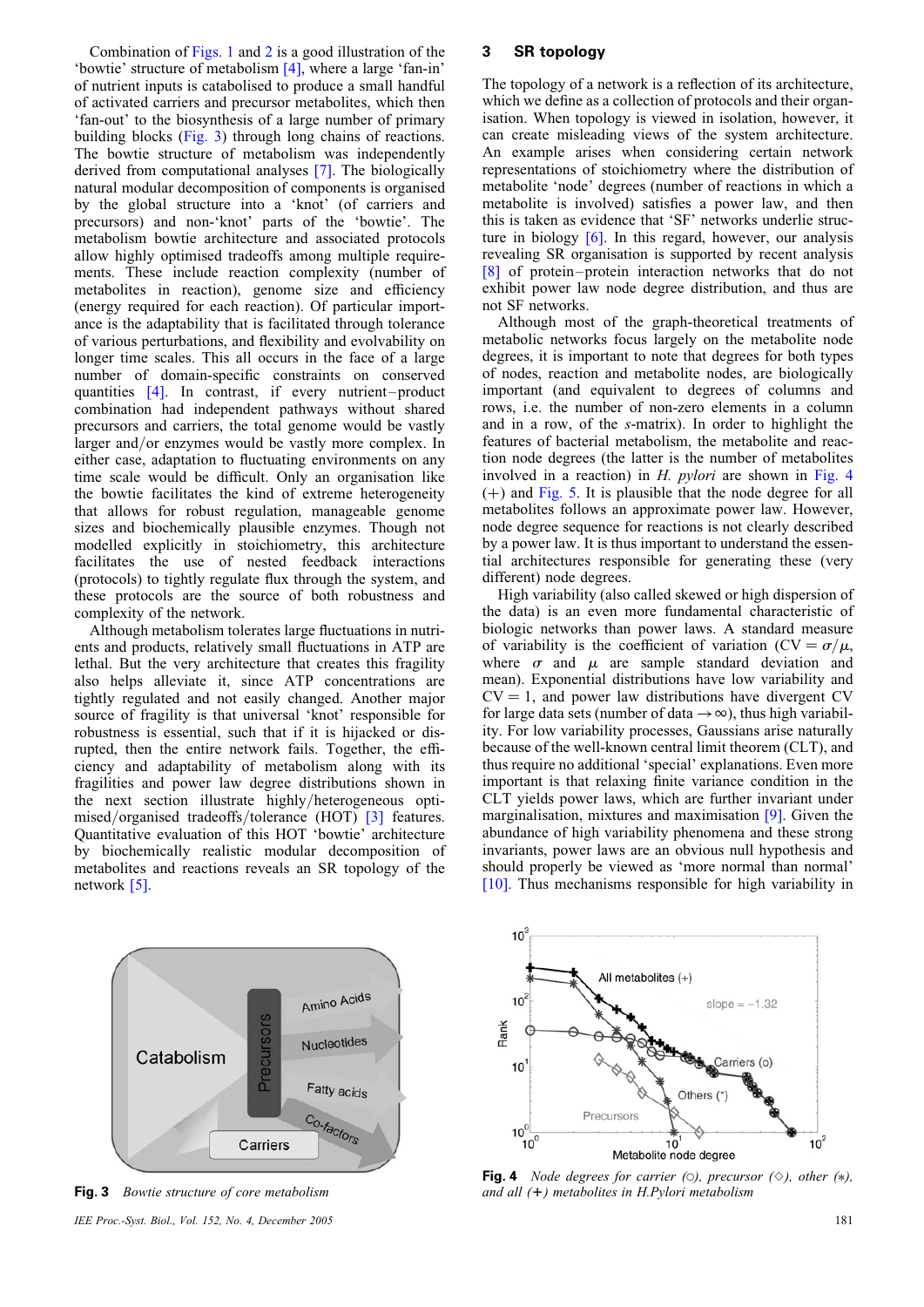<span id="page-3-0"></span>

Fig. 5 Reaction node degree frequency for H.Pylori metabolism with contribution of carrier metabolites to degrees

total metabolite degrees are more fundamental in capturing the nature of biologic organisation than are power laws. We will argue here that high variability in metabolite degree and low variability in reaction degree are a necessary feature for any metabolic network to be efficient and robust to uncertain environments and cellular demands, although constrained by the physical limitations imposed on their chemical components.

Table 1 shows the CV and mean  $\mu$  for the horizontal and vertical decompositions of the s-matrix in [Fig.](#page-1-0) 1. Table 1 shows that the only place high variability appears is for all metabolites in the full network. It is obvious from the decomposition of metabolites into carrier, precursor and other metabolites that the high variability in the whole network is mainly created by high  $\sigma$  from carrier metabolites mixed with low  $\mu$  from others. This can also be seen in [Fig. 4](#page-2-0). The high  $\sigma$  of all carrier metabolites comes from summing shared carrier metabolites across all the different reaction modules. Other metabolites appear almost uniquely in each reaction module and thus have both low  $\mu$  and  $\sigma$ . Their sum across different modules has little effect on their degrees, and thus results in low degrees in aggregate. Decomposition of all metabolites in the full network into reaction modules also shows that total metabolites in each of the reaction modules have relatively low variability.

Table 1: CV and means of carrier, precursor, other, and all metabolite node degree distributions in catabolism (C) and amino acid (A), nucleotide (N), lipid (L), and vitamin (V) biosynthetic modules

|                 | C    | A    | N    | L    | v    | All<br>reactions |
|-----------------|------|------|------|------|------|------------------|
| CV              |      |      |      |      |      |                  |
| Others          | 0.38 | 0.49 | 0.56 | 0.67 | 0.42 | 0.61             |
| Precursors      | 0.47 | 1.05 | 0    | 0.35 | 0.61 | 0.60             |
| Carriers        | 0.50 | 0.81 | 1.23 | 0.64 | 0.92 | 1.13             |
| All metabolites | 0.63 | 0.88 | 1.20 | 0.90 | 1.04 | 1.72             |
| Mean $\mu$      |      |      |      |      |      |                  |
| Others          | 1.91 | 1.89 | 2.23 | 2.31 | 1.74 | 2.49             |
| Precursors      | 3.38 | 1.56 | 1.00 | 1.25 | 2.00 | 5.54             |
| Carriers        | 4.41 | 4.19 | 5.17 | 6.31 | 5.32 | 13.94            |
| All metabolites | 2.97 | 2.39 | 2.89 | 2.91 | 2.56 | 3.81             |

Therefore the metabolic network is highly 'selfdissimilar' in the sense that the metabolite node degree distributions are very different at the full systems level (power law) and at all the module levels (exponentials), exactly opposite from the self-similarity described in SF networks. Metabolism consists of widely different scales in modules, and thus would more appropriately be called SR. Medium-degree precursors act as cores and high-degree carriers are directly related to many distinct uses of metabolic byproducts. Another important feature of metabolism derived from bowtie structure is that deletion of high-degree carriers does not fragment the network as is assumed for 'hubs' in the SF models, as carriers play an essential biochemical role in most reactions yet are not responsible for the long chains of reactions that connect the other metabolites and precursors. Removing the carriers from biologically meaningful s-graph in [Fig. 2](#page-1-0) still yields a fully connected network with long pathways between the remaining metabolites. In contrast, deleting precursor metabolites of only medium degree does (lethally) break up the pathways. Thus the true fragility of the network is obfuscated by focussing only on graph-theoretical properties of the network. It is possible to partially 'fix' this problem by a priori eliminating the carriers from graphs, but then the resulting graphs have low variability in metabolite node degree sequence and thus no longer have power laws, the defining feature of SF networks. Recent experimental results in [\[11\]](#page-5-0) further shows that the degree of the metabolite nodes is not necessarily correlated with its lethality.

As shown above, the high variability comes from the bowtie structure of metabolism with a small knot of high degree common currencies (carriers and precursors). Its robustness facilitates control, accommodating perturbations and fluctuations on many time and spatial scales. That is, the s-matrix by itself does not explicitly represent the regulatory mechanisms which directly affect the fluxes, but the structure and organisation of the s-matrix is such that it greatly facilitates that regulation, and the high variability is its necessary side product. This analysis of the s-matrix suggests that the statistical features of metabolism, and particularly the presence of high variability and power laws, depend on its highly organised (HOT) structure for efficiency, robustness, and so on.

Very low variability in reaction node degrees as in Fig. 5 can be explained by standard biochemistry, as the enzymes of core metabolism are highly efficient and specialised for high fluxes of small metabolites and thus necessarily have few metabolites; they execute simple reactions resulting in long assembly chains. Thus, low variability in reaction node degrees results from the highly efficient, specialised enzymes in core metabolism. Note that the number of carriers involved in a reaction is also an important statistic as shown in Fig. 5, and a typical reaction has four metabolites of which two are carriers.

#### 4 HOT models

The next analysis focusses on identifying the minimal features of metabolism responsible for the various structural features discussed above, including both high and low variability in metabolite and reaction node degrees, respectively, and long assembly chains. To this end, we will explore a highly simplified model that nevertheless realistically captures these particular features of metabolism. The aim is to go beyond simply characterising the structure of metabolic networks and determine the essential necessary functional requirements and component constraints leading to that structure. Very simple models of metabolism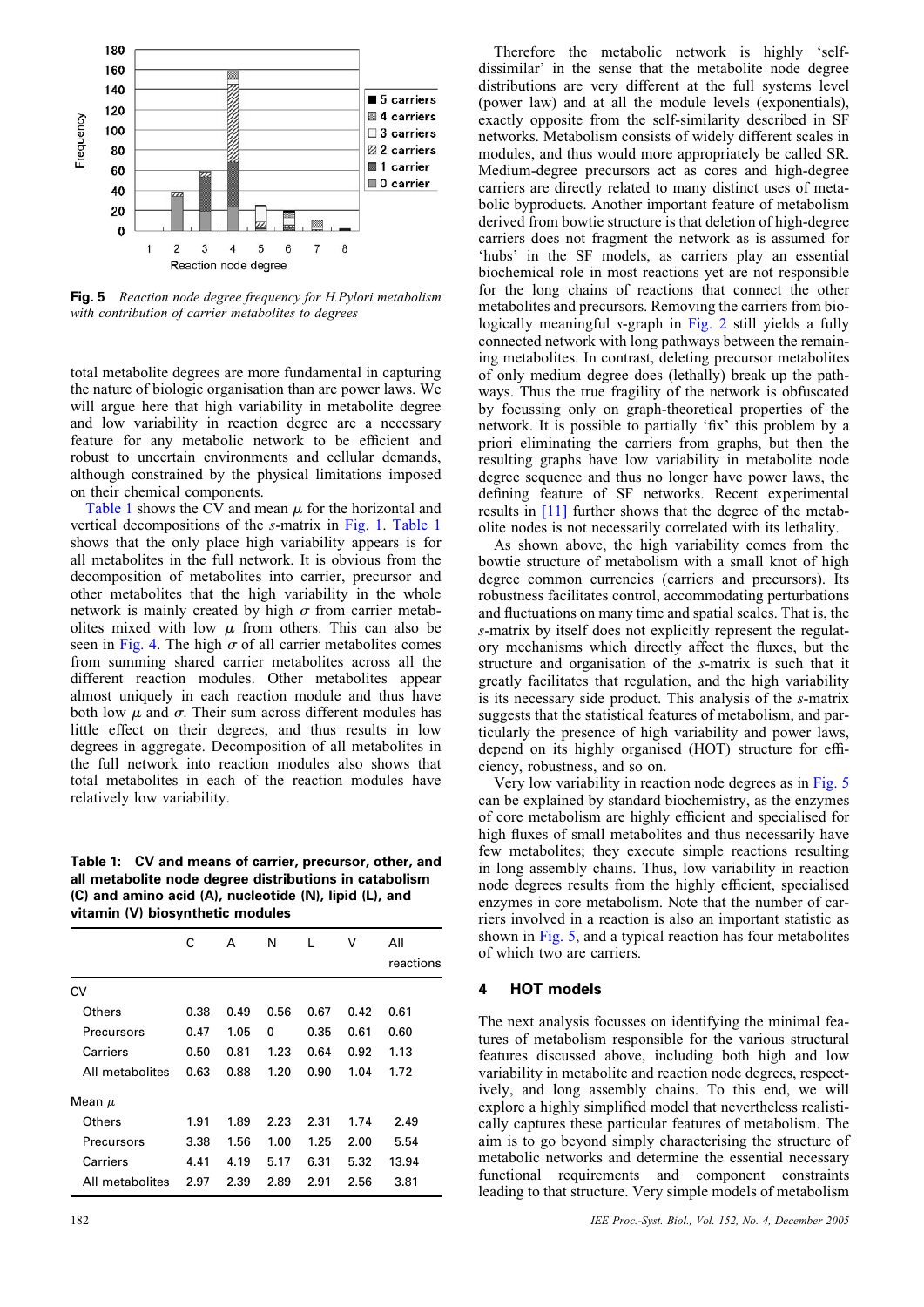can reveal the essential constraints that drive HOT networks, and generating the simplest possible models to illustrate basic features of real metabolism is a natural starting point to which additional data and complexity can be added. These models must abstract both the biological function of metabolism and the constraints on its components.

We previously proposed a simple abstract model for metabolism [\[5\]](#page-5-0) that is minimal, in both the biological sense that no simpler reactions are possible and the mathematical sense that it has minimal assumptions and can easily be solved analytically, yet reproduces the important characteristics of metabolic networks. This simplest model shows that the existence of universal carriers is by itself necessary and sufficient to have high and low variability in metabolite and reaction node degrees. Although the model explains what is minimally needed to produce the high CV in metabolite degree, it fails to capture other significant structural features of metabolism, in particular the long tree-like pathways of biosynthesis. We thus propose a slightly more complex HOT stoichiometry model, which we call the HOTword model, that contains long chains of pathways to synthesise building blocks, in addition to the high and low variability in metabolite and reaction node degrees.

The constraint on our abstract toy metabolites in HOTword model is the assumption that each 'metabolite' is described by a word such as 'ABCC' with each letter corresponding to a conserved quantity and its carrier (such as methyl or amino groups, phosphate, etc.). The constraints on reactions are that they can simply delete or add the last letter of the word, such as ABCC  $\leftarrow \rightarrow$  ABC + C, and are all fully reversible. There are no separate precursors, as the single letter 'carriers' play both roles. These assumptions are very simplified abstractions of observations that most reactions in metabolism involve transfer of groups (such as phosphate or methyl groups or hydrogen) and that most reactions involve two non-carrier metabolites and one or a pair of carriers as shown in [Fig. 5](#page-3-0). We assume that a set of complex (word) metabolites requires no distinction between inputs and outputs since all reactions are reversible. Then we can define a minimal notion of robustness for a network in the sense that, with appropriate fluxes, it can realise any arbitrary stoichiometrically balanced set of reactions involving these I/O (input/ output) metabolites. Note that this extent of reversibility and identical inputs and outputs are not realistic assumptions but simplify the model and are easily removed.

Although it may not be immediately apparent, HOTword model is so simple that it is actually trivial to construct by hand a network which is 'optimal' or nearly so, and this was an additional objective, beyond its biologically motivated features. Specifically, an 'optimal' network here is a minimal tree network that is maximally robust and efficient in the sense of having the fewest possible number of reactions and intermediate metabolites while achieving perfect robustness to any arbitrary but stoichiometrically meaningful I/O metabolites and reactions. Although it is possible to define a formal algorithm to convert any list of I/O metabolites into an optimal network, a sketch of how this can be done using a simple example should, we hope, suffice to illustrate how such a process would work. Fig. 6 shows an s-graph visualisation of a network with four I/O metabolites consisting of two carriers 'A' and 'B': one of length four 'BAAA'; two of length three, 'BAB' and 'BBA' and one of length two letters, 'BB'. Note that since each reaction node uses only one carrier, the s-graph can be simplified without loss of information by labelling the reaction (enzyme) node with its carrier and suppressing the carrier nodes.



Fig. 6 An example of a HOTword model network. Rectangles and diamonds denote metabolite nodes and reaction nodes, respectively

A reaction node is labelled with its used carrier

a A list of long chains of reactions with a letter on the left end and an I/O metabolite on the right end

b A functionally equivalent but minimal tree-structural graph obtained by merging common reactions in the chains

A simple s-graph tree is easily constructed by inspection, and the process can be illustrated using the model in Fig. 6. First, each I/O metabolite, such as 'BAAA', is reduced to its leftmost letter, here 'B' via the intermediates 'BA' and 'BAA'. This yields a list of long chains with a letter on one end and an I/O metabolite on the other as shown in Fig. 6a. This collection of simple reactions is obviously capable of collectively producing any stoichiometrically balanced reaction, but is not minimal as reactions may be repeated in different chains. These can be collapsed and trimmed into a tree of reactions as shown in Fig. 6b by removing redundant reactions between chains. The resulting tree-like s-graph of reactions is minimal in having the fewest number of reactions that can still realise any complex, stoichiometrically balanced reaction. A rigorous proof, though straightforward, requires additional definitions and intermediate results, and is deferred here, in favour of exploring the biologically relevant consequences of the resulting structure.

Since all reactions are reversible, Fig. 6b can be thought of as half of the canonical metabolism bowtie structure. The other half corresponding to the reconstruction of all I/O metabolites from their components is given by exactly the same model run in reverse. (Clearly, the above construction can be extended to different inputs and outputs and irreversible reactions.) Thus this extremely simplified HOTword model fails to distinguish between catabolism and biosynthesis, but does capture many other features of real metabolism: (i) the constraint in conservation of small moieties, (ii) the typical low reaction degrees and the number of carriers involved and (iii) the functional requirements of conversion of nutrients to products by long tree-like pathways. An easy calculation shows that it always has a high variability metabolite node degree sequence created by a mixture of a heavy-tail consisting of carriers with low degree non-carriers. Accordingly, this HOTword model captures the minimal features of metabolism responsible for the high and low variability in metabolite and reaction node degree sequences, respectively, together with long assembly chains, that is, the features of bowtie structures.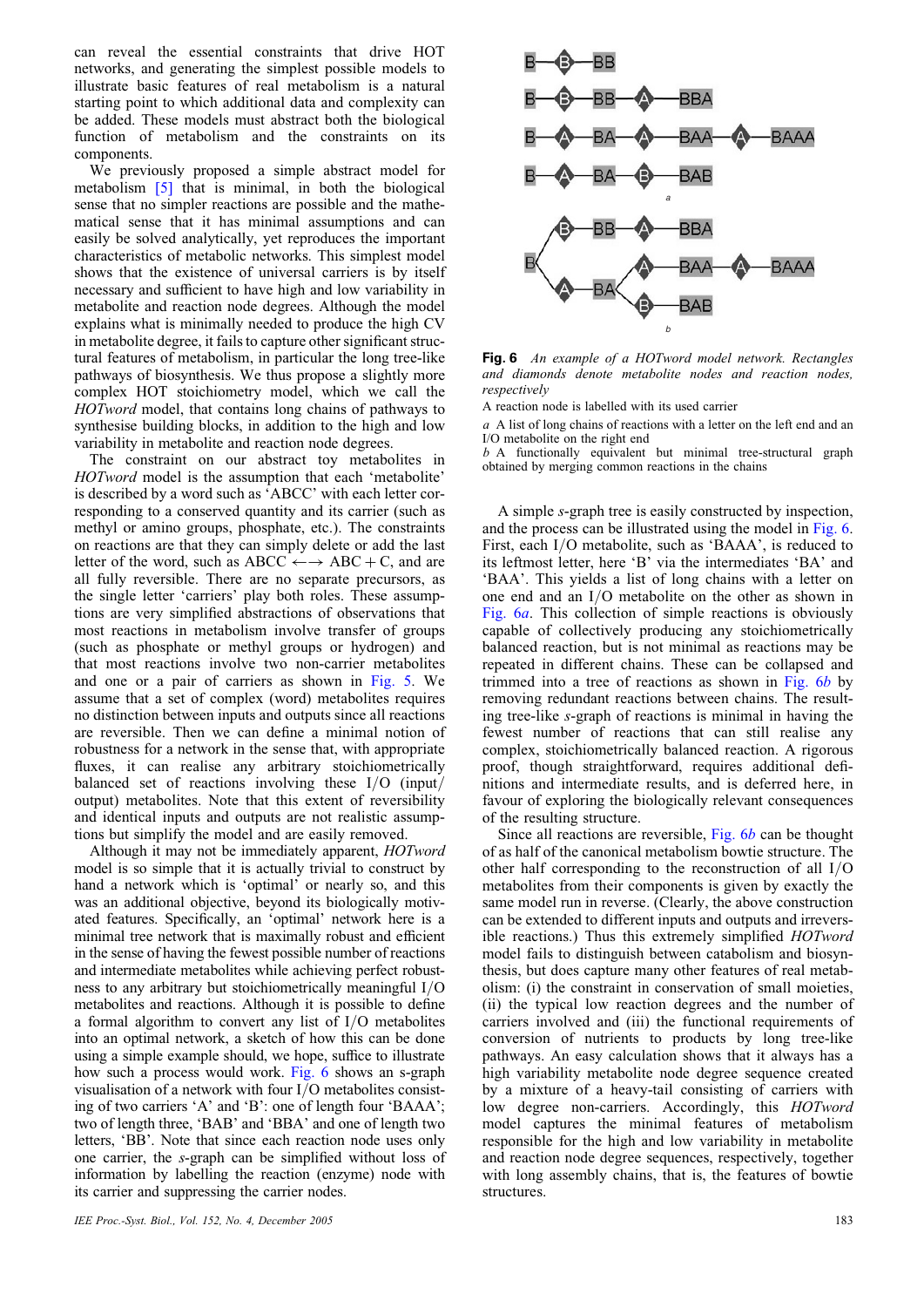# <span id="page-5-0"></span>5 Conclusions

The HOT 'bowtie' structure is an important aspect of the highly optimised organisation and 'design' features of metabolism. It facilitates both great robustness and efficiency but is also a source of fragility [4]. A side-effect of this architecture is high variability in total metabolite node degree despite low variability in all metabolite and reaction modules. Approximate power laws are, statistically, almost inevitable given this high variability. We have shown that SR and highly dissimilar topology at every level of organisation, even when studied at just the level of stoichiometry, is a consequence of this HOT 'bowtie' structure of metabolism and is characterised by high and low variability in metabolite and reaction node degrees and long assembly chains of reactions. The regulation of enzyme levels by transcription, translation and degradation and enzyme activity by allostery and competitive inhibition adds additional richness to metabolic networks.

Following [5], in this paper, we proposed a simple HOT model of metabolism by abstracting the biological functionality of stoichiometry and the constraints on the enzymes and reactions of metabolism. It reveals what we claim are the essential functionality and constraints that drive the tradeoffs and hence the large-scale structure and organisation, particularly SR topologies. In contrast to approaches that treat metabolic networks as generic or random graphs, including those with power law degree distributions, this analysis of metabolic stoichiometry reveals a network that is highly organised and rather specific to metabolism or manufacturing. It arises out of the requirements for functionality of the network and for robustness and evolvability under realistic constraints.

#### 6 References

- 1 Papin, J.A., Stelling, J., Price, N.D., Klamt, S., Schuster, S., and Palsson, B.O.: 'Comparison of network-based pathway analysis methods', Trends Biotechnol., 2004, 22, pp. 400-405
- 2 Berg, J.M., Tymoczko, J.L., and Stryer, L.: 'Biochemistry' (W. H. Freeman and Company, NY, 2002)
- 3 Carlson, J.M., and Doyle, J.C.: 'Complexity and robustness', Proc. Natl. Acad. Sci. USA, 2002, 99, (Suppl. 1), pp. 2538–2545
- Csete, M., and Doyle, J.: 'Bowties, metabolism, and disease', Trends Biotechnol., 2004, 22, pp. 446–450
- 5 Tanaka, R.: 'Scale-rich metabolic networks', Phys. Rev. Lett., 2005, 94, p. 168101
- Barabàsi, A.-L., and Oltvai, Z.N.: 'Network biology: understanding the cell's functional organisation', Nat. Rev. Genet., 2004, 5, pp. 101 –113
- 7 Ma, H., and Zeng, A.-P.: 'The connectivity structure, giant strong component and centrality of metabolic networks', Bioinformatics, 2003, 19, pp. 1423– 1430
- 8 Tanaka, R., Yi, T.-M., and Doyle, J.: 'Some protein interaction data do not exhibit power law statistics', FEBS Lett., 2005, 579, pp. 5140–5144
- Mandelbrot, B.B.: 'Fractals and scaling in finance: discontinuity, concentration, risk' (Springer-Verlag, NY, 1997)
- 10 Willinger, W., Alderson, D., Doyle, J., and Li, L.: 'More 'normal' than normal: scaling distributions and complex systems'. Proc. 2004 Winter Simulation Conf., 2004
- 11 Mahadevan, R., and Palsson, B.O.: 'Properties of metabolic networks: structure versus function', Biophys. J.: Biophys. Lett., 2005, 88, L07 –L09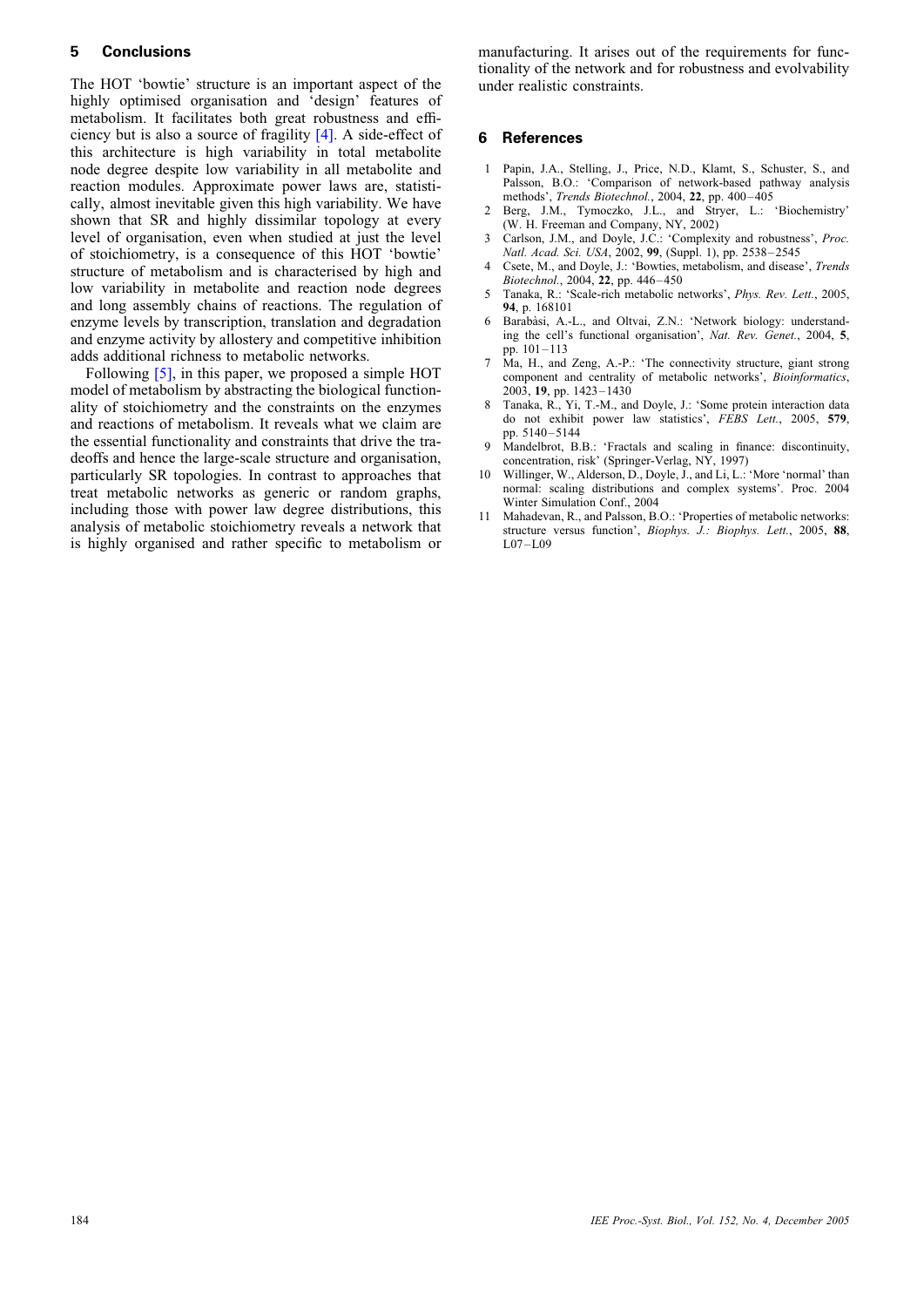

Figure 1. S-matrix for *H.Pylori* metabolism with modular decompositions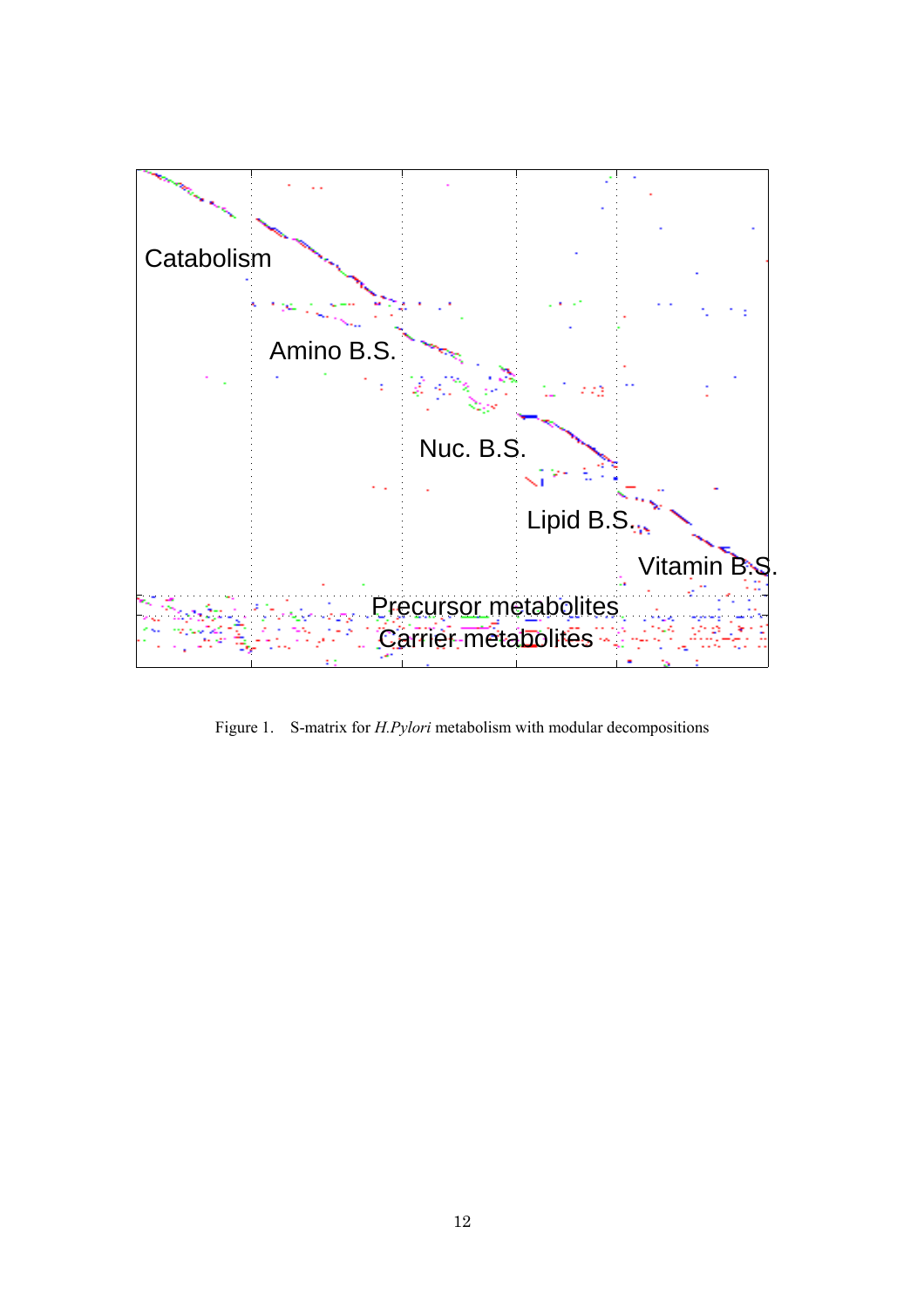

Figure 2. An s-graph for part of glycolysis and the amino acid biosynthesis module of *H.Pylori*.



Figure 3. Bowtie structure of core metabolism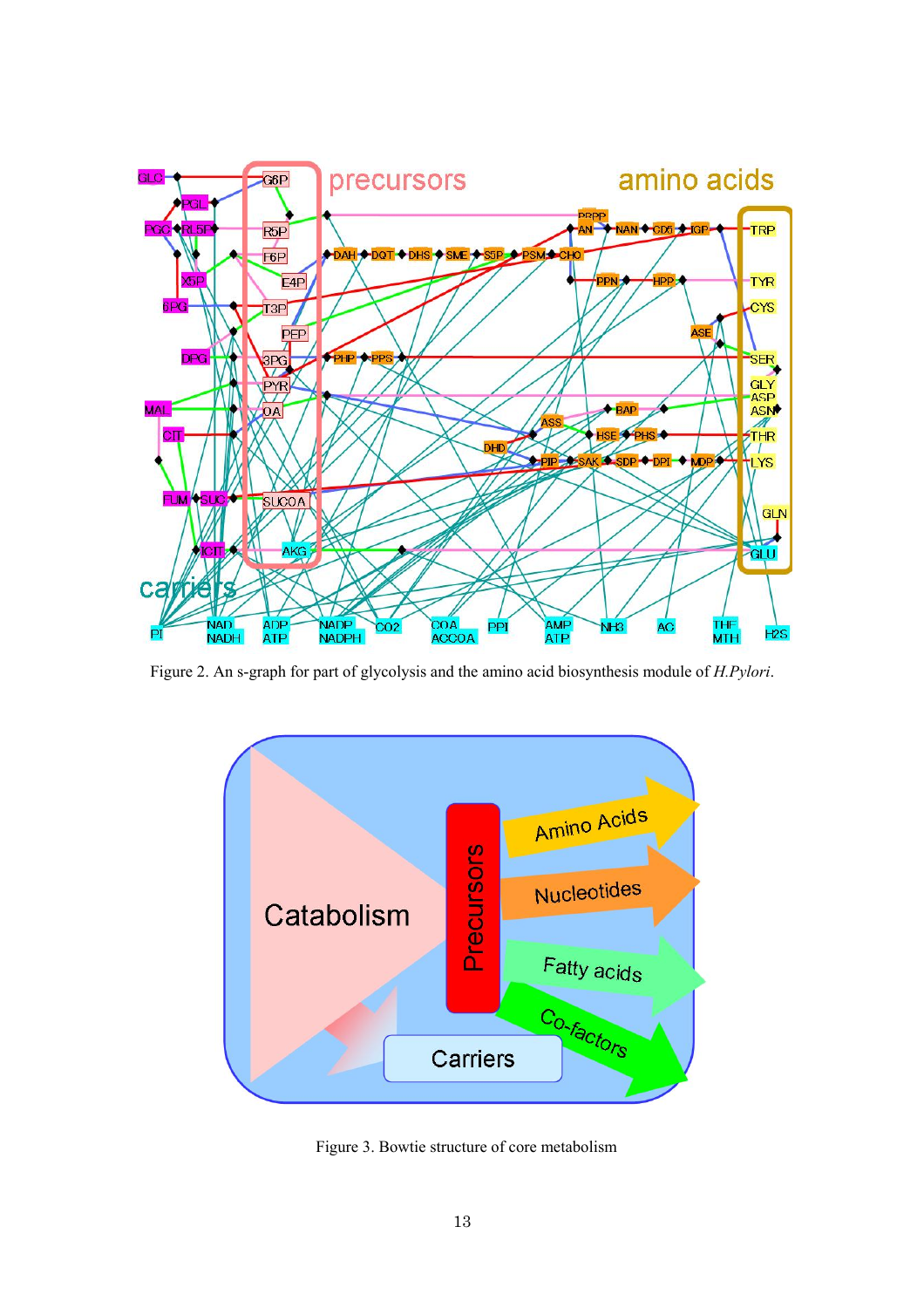

Figure 4. Node degrees for carrier ( $O$ ), precursor ( $\diamond$ ), other ( $\diamond$ ), and all ( $\diamond$ ) metabolites in *H.Pylori* metabolism



Figure 5. Reaction node degree frequency for *H.Pylori* metabolism with contribution of carrier metabolites to degrees